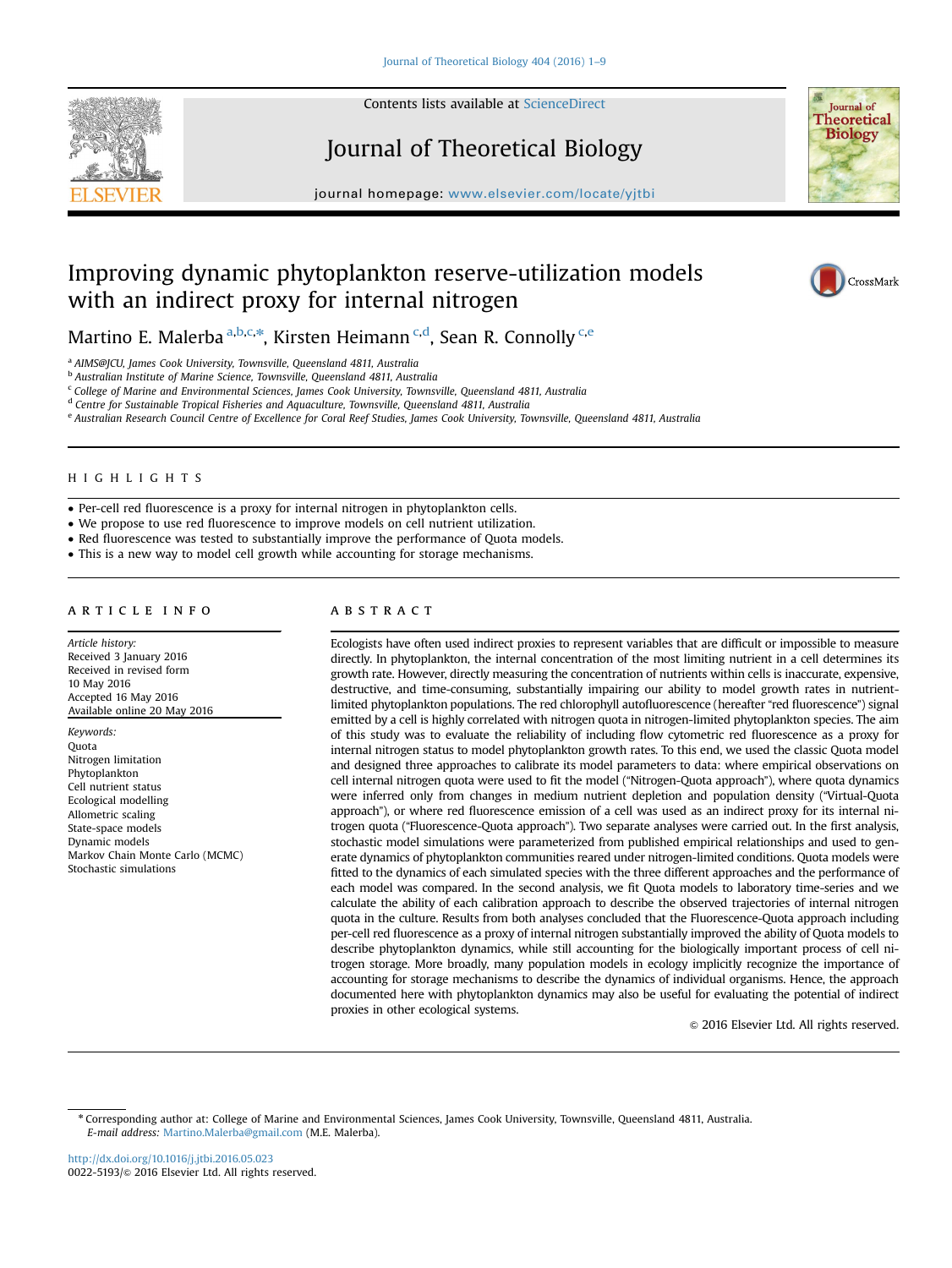#### 1. Introduction

Proxy variables are commonly used in ecology as a way to quantify processes that would otherwise be difficult or impossible to monitor directly ([Caro, 2010;](#page-7-0) [Lindenmayer et al., 2015](#page-7-0)). For instance, indirect proxies can facilitate recording abundance data ([Eigenbrod et al., 2010](#page-7-0); [Stephens et al., 2015](#page-8-0)). This is especially true for vegetation models, where indirect optical proxies for different canopy attributes (e.g. net primary production, plant biomass, photosynthetically active radiations) have played a crucial role overcoming many long-standing monitoring challenges, for example evaluation of impervious regions, such as the Arctic and Antarctic [\(Santin-Janin et al., 2009](#page-8-0); [Epstein et al., 2012](#page-7-0)), or fragmented and isolated areas ([Pereira Coltri et al., 2013](#page-7-0); [Li et al.,](#page-7-0) [2014\)](#page-7-0), or very extended territories ([Son et al., 2014;](#page-8-0) [Stephens et al.,](#page-8-0) [2015\)](#page-8-0). Another use of indirect proxies in ecology is to quantify the overall performance of a species. For instance, trait-based approaches use different types of measurable eco-physiological and life-history traits (e.g. growth, body mass, fecundity) to make inferences about the ecological capabilities of a species (e.g. competitive ability) and about complex processes at higher organizational levels (e.g. community structure, ecosystem functioning, energy flow: [McGill et al., 2006](#page-7-0); [Violle et al., 2007](#page-8-0)). For example, the colony shape of a coral species is a proxy for its susceptibility to mortality from physical dislodgment [\(Madin et al., 2014\)](#page-7-0). Proxies can also be used to quantify the condition of an individual organism. For instance, the size of the liver and its lipid concentration is a good proxy for the health of a fish [\(Dempster et al.,](#page-7-0) [2011\)](#page-7-0). Also, whole-organism oxygen consumption rate is a traditional proxy for metabolic activity or energy consumption ([Brown](#page-7-0) [et al., 2004;](#page-7-0) [Salin et al., 2015](#page-8-0)) and various biochemical indices have been used as proxies for specific growth rate and overall activity of an organism [\(Runge and Roff, 2000;](#page-8-0) [Holmborn et al., 2009](#page-7-0)). Hence, indirect proxies serve different purposes in ecology across different scales, ranging from biomes, to species, and to individuals.

The use of indirect proxies is particularly important when studying organisms that are difficult to measure directly, such as phytoplankton. The productivity of phytoplankton populations is critical to sustain life on the planet, and their rate of cell division is often regulated by the availability of inorganic nutrients to a cell. However, phytoplankton cells are also adapted to store nutrients to support growth in periods of low nutrient availability [\(Caperon](#page-7-0) [and Meyer, 1972](#page-7-0); [Droop, 1973,](#page-7-0) [1983](#page-7-0)), which complicates the analysis of nutrient utilization and population dynamics. Quota models are the most successful representation of phytoplankton nutrient utilization to date, because of their ability to incorporate internal nutrient storage within single cells that can temporarily support cell division even in the absence of sufficient external nutrients [\(Droop, 1973](#page-7-0); [Leadbeater, 2006](#page-7-0); [Pahlow and Oschlies,](#page-7-0) [2013\)](#page-7-0). The key assumption of Quota models is largely biologically justified: phytoplankton cells are adapted to respond to nutrientlimited conditions by relocating resources from storage molecules (e.g. lipids, carbohydrates, pigments, RNA) to vital metabolic functions (e.g. cell division; [Dortch et al., 1984](#page-7-0)). However, analysing phytoplankton nutrient utilization by fitting Quota models to data also requires monitoring the internal nutrient status of a cell, which is the most stringent limitation to this modelling technique. Estimating nutrient concentrations within phytoplankton cells is technically complicated, costly, destructive, and time-consuming ([Sattayatewa et al., 2011;](#page-8-0) [American Public Health Association,](#page-7-0) [2012](#page-7-0)). For instance, a performance study of this technique reviewing 55 laboratories revealed that around half of the participating laboratories produced inconsistent results, and the coefficient of variation among the reliable laboratories was up to 20% for nitrogen and 60% for phosphorous concentrations ([Aminot et al.,](#page-7-0) [1997](#page-7-0)). Alternatively, Quota models can be fitted to data even when internal quota are not directly monitored [\(Ducobu et al., 1998;](#page-7-0) [Malerba et al., 2012](#page-7-0), [2015](#page-7-0)). This is possible because the dynamics of internal nutrients in closed systems can sometimes be inferred from population densities and ambient nutrient depletion [\(Brand,](#page-7-0) [1991;](#page-7-0) [Fujimoto et al., 1997;](#page-7-0) [De La Rocha et al., 2010\)](#page-7-0). However, this approach is limited to highly controlled laboratory settings and it generally requires more data and more complex experimental designs. Hence, overcoming the limitations involved with direct measurements of cell internal nutrients could substantially enhance our ability to understand and predict dynamics of phytoplankton populations.

The optical properties of a cell can provide important information about the nitrogen utilization of phytoplankton species, as an indirect proxy for their internal nitrogen status. Nitrogen status is known to alter many physiological and morphological aspects of a cell (e.g. cell volume, cell roundness, pigment composition, quantities of internal organelles, concentrations of storage molecules; [Vanucci et al., 2010;](#page-8-0) [Adams et al., 2013\)](#page-7-0). Flow cytometric optical analysis provides a means to directly quantify these anatomical and physiological changes that are intrinsically linked to the nitrogen quota of a single cell [\(Collier, 2000;](#page-7-0) [Dubelaar and Jonker, 2000;](#page-7-0) [Veldhuis and Kraay, 2000\)](#page-8-0). In particular, flow cytometric red fluorescence from four phytoplankton species grown in nitrogenlimited batch cultures explained 77% of the variability in per-cell internal nitrogen, across species and a range of initial nutrient concentrations ([Malerba et al., 2016\)](#page-7-0). Monitoring red fluorescence emission from phytoplankton cells has many practical advantages: it is instantaneous, non-destructive, precise, non-biased by inorganic particles, and often routinely measured as part of the protocol for estimating total population densities [\(Collier, 2000](#page-7-0); [Du](#page-7-0)[belaar and Jonker, 2000;](#page-7-0) [Veldhuis and Kraay, 2000\)](#page-8-0). Moreover, it is feasible to separately monitor red fluorescence intensity for mixed species with non-overlapping optical ranges ([Trask et al., 1982\)](#page-8-0). Instead, direct methods for total nitrogen quota can only estimate the total elemental composition within a sample. Furthermore, technological advances in nutrient probes and automated submersible flow cytometers (cytobot; [Olson et al., 2003](#page-7-0)) make possible real-time monitoring of phytoplankton dynamics in natural and engineered systems. In contrast, protocols for monitoring total internal nitrogen quota are more complex to automate. However, inferring a state variable from an indirect proxy also requires accounting for an additional source of error, due to the use of a calibration curve to convert between a variable and its proxy. Hence, while incorporating red fluorescence as a proxy for cell nitrogen quota could extend the utilization of Quota models, it is unknown how the added uncertainty of using a calibration curve could affect parameter identifiability, precision, and accuracy when fitting Quota models to phytoplankton time-series.

The aim of the present study was to evaluate the use of flow cytometric red fluorescence in Quota models as a proxy for internal nutrient status. To this end, we conducted two different analyses. In the first analysis, we generated data by simulation, so that the model performance for each fitting approach could be compared using mean squared error (MSE) from the difference between the estimated parameter values and the known, true parameter values used to generate the data. Phytoplankton allometric relationships were used to generate trait values of single species spanning several orders of magnitude in cell size and generate nitrogen-limited time-series for medium nitrogen, internal nitrogen, and total biomass. In the second analysis, Quota models were fitted to real time-series collected from laboratory batch cultures and the accuracy to describe the observed dynamics of internal nitrogen was compared across the three fitting approaches. Both analyses show that incorporating red fluorescence as a proxy for cell nitrogen quota improves the performance of phytoplankton models.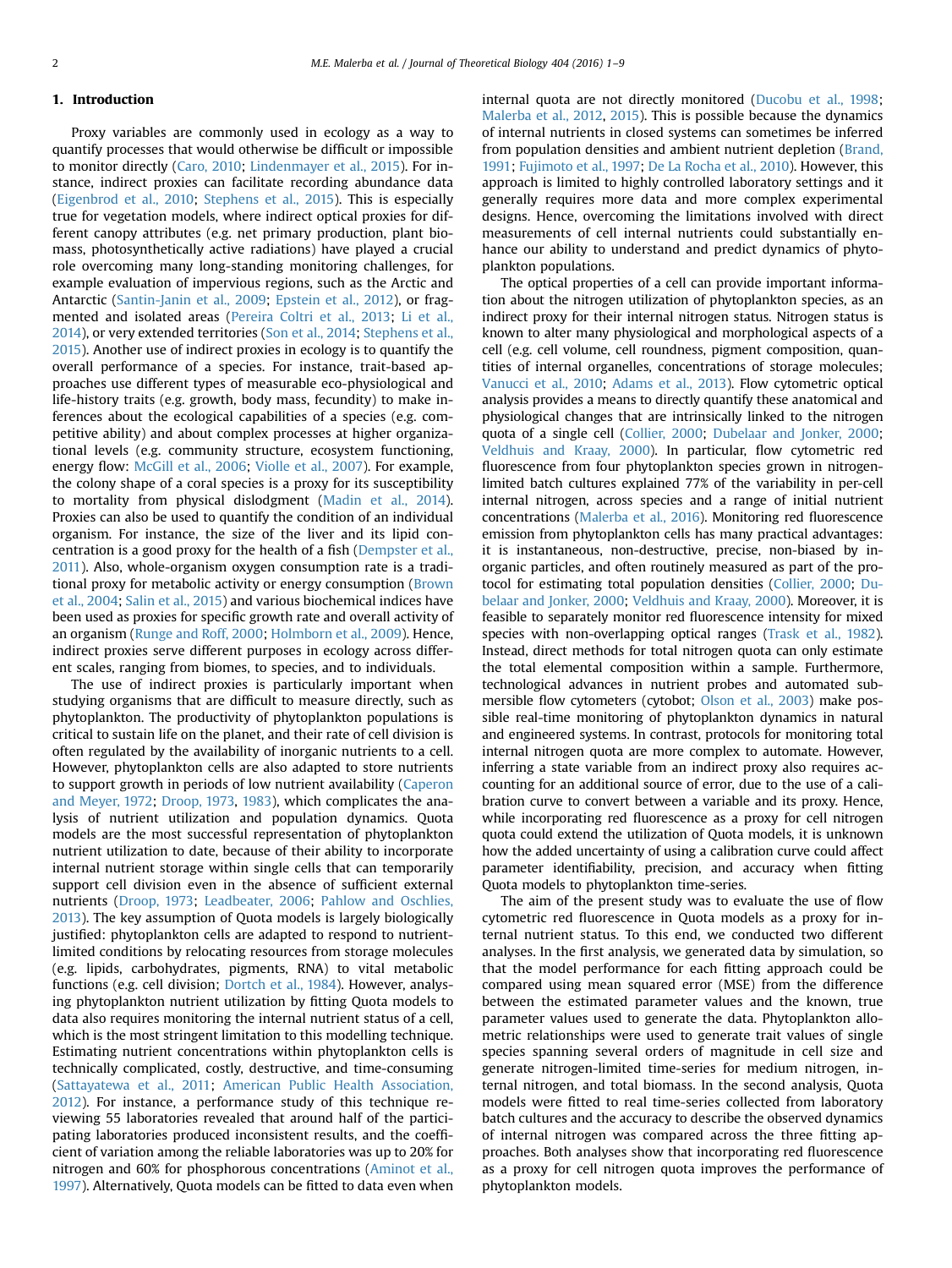## <span id="page-2-0"></span>2. Material and methods

#### 2.1. Model development

In this study we derived three approaches to fit Quota models: the Nitrogen-Quota approach, Virtual-Quota approach, and Fluorescence-Quota approach. The three different approaches were derived from the original Quota model by [Droop \(1973\)](#page-7-0), as:

$$
\frac{dN}{dt} = -f(N(t)) \times B(t)
$$
\n(1a)

$$
\frac{dQ}{dt} = f(N(t)) - g(Q(t)) \times Q(t)
$$
\n(1b)

$$
\frac{dB}{dt} = g(Q(t)) \times B(t)
$$
\n(1c)

where  $N(t)$ ,  $Q(t)$ , and  $B(t)$  indicate ambient nitrogen, per-cell internal nitrogen quota, and population density, respectively. Functional responses  $f(N(t))$  and  $g(Q(t))$  describe the per-cell uptake rate and growth rate as a function of external and internal nitrogen, and are represented with two saturating functional responses:

$$
f(N(t)) = v_{max} \times \frac{N(t)}{N(t) + k}
$$
\n(2a)

$$
g\left(Q(t)\right) = \mu_{\infty} \times \left(1 - \frac{Q_{min}}{Q(t)}\right)
$$
 (2b)

where *vmax* is per-capita maximum uptake rate, *k* is the Michaelis– Menten half-saturation constant, *μ*<sup>∞</sup> is maximum theoretical growth rate of a cell at infinite nitrogen quota, and *Q min* is the threshold internal nitrogen concentration at which no cell division occurs.

All three fitting approaches include the state variable  $Q(t)$ , as the nitrogen quota within a single phytoplankton cell, but differ in the way the model is calibrated to the data. The Nitrogen-Quota approach calibrates the dynamics for  $Q(t)$  to direct measurements of per-cell internal nitrogen, as:

$$
Q_{obs}(t) = c \times Q(t) \tag{3}
$$

where  $Q_{obs}(t)$  is the observed nitrogen quota within a single cell, and  $c$  is a positive constant accounting for bias associated with laboratory protocols when recording total cell nitrogen in phytoplankton cultures. Directly estimating cell quota has two sources of bias. Firstly, the precision of measuring the elemental composition within a cell depends on the type of chemical bonds within the molecules (e.g. nitrogen atoms connected by double bonds within molecules yield very poor recovery rate with most traditional protocols; [Aminot et al., 1997;](#page-7-0) [Raimbault et al., 1999\)](#page-7-0). Secondly, field and laboratory samples often present variable loads of dead cells and nutrient-rich inorganic particles in solution, which contribute to the overall reading and overestimate cell quota in living cells ([Shelly et al., 2010](#page-8-0)). Hence, the parameter c represents underestimated  $Q_{obs}(t)$  due to partial N recovery associated with experimental protocol ( $c$  < 1), or overestimated  $Q_{obs}(t)$  due to nitrogen recovered from dead cells and suspended inorganic particles within the sample  $(c>1)$ . Bias of up to 50% has been reported with organic nitrogen standards [\(Nydahl, 1978](#page-7-0); [Langner](#page-7-0) [and Hendrix, 1982;](#page-7-0) [Raimbault and Slawyk, 1991](#page-8-0); [Raimbault et al.,](#page-7-0) [1999](#page-7-0)), so in each simulated dataset  $c$  was generated from a uniform distribution ranging between 0.5 and 1.5. The case with no bias in *Qobs* (*t*) was also explored, by repeating the analysis with c fixed at 1.

The Fluorescence-Quota approach derives *Q* (*t*) from the red fluorescence signal emitted by a cell. Previously, [Marra et al.](#page-7-0) [\(1990\)](#page-7-0) showed the utility of using red fluorescence as a proxy for internal nutrient status in phytoplankton Quota models. We build on this idea by considering flow cytometric red fluorescence measured from individual cells, instead of total red fluorescence from a volume of water. In this way, the recorded value of red fluorescence signal is determined only by properties of individual cells, without the need to standardize by total population density within the culture (which would introduce additional measurement error). The relationship between  $Q(t)$  and per-cell fluorescence intensity was assumed to follow the same power-law functional response documented in [Malerba et al. \(2016\)](#page-7-0):

$$
Q(t)=a\times F(t)^b\tag{4}
$$

which can be rearranged as:

$$
F(t) = \left(\frac{Q(t)}{a}\right)^{\frac{1}{b}}\tag{5}
$$

where  $F(t)$  indicates the strength of the red fluorescence signal, and  $\alpha$  and  $\beta$  are the parameters quantifying the conversion between the two variables.

Finally, the Virtual-Quota approach uses only observations of phytoplankton population size and external nitrate and ammonium concentrations, and infers changes in internal nitrogen *Q* (*t*) from the fitted parameter values. This approach to infer *Q* (*t*) relies on the assumption that the system is closed. Hence, the sum of the nitrogen in all state variables in Eq. (1a–c) is always constant. In this way, the nitrogen that is depleted from the environment has to be directed to total nitrogen inside the biomass. This leads to a unique set of parameters yielding the best fit between model and data. Such approach is equivalent to [Ducobu et al. \(1998\)](#page-7-0), [Malerba](#page-7-0) [et al. \(2012,](#page-7-0) [2015\).](#page-7-0) Hence, the total number of estimated parameters changes between the three approaches: the Virtual-Quota has 4 trait parameters ( $v_{\infty}$ ,  $k$ ,  $\mu_{\infty}$ , and  $Q_{min}$ ), while the Nitrogen-Quota and Fluorescence-Quota have 1 (i.e.  $c$  from Eq. (3)) and 2 (i.e.  $a$  and  $b$  from Eq. (5)) additional parameters, respectively.

Notice that either of the three approaches has strengths and limitations, each with the potential to outperform the others. The Nitrogen-Quota approach is supplied with direct observations for the quota dynamics, but such observations suffer from lack of precision and accuracy. The Virtual-Quota approach estimates parameters only on dynamics for ambient nutrients and population densities, without being influenced by fitting noisy data for internal quota dynamics. However, in this way it is disadvantaged by lower degrees of freedom in the parameter estimates. Finally, the Fluorescence-Quota approach is supplied with data that are indirect and require estimation using a calibration curve, but they represent a more precise and accurate proxy for the real nutrient status of the cell.

## 2.2. Analysis of simulated data

#### 2.2.1. Data simulation

The Nitrogen-Quota, the Virtual-Quota, and the Fluorescence-Quota approaches were fitted to 100 simulated datasets each. In this way, model performance from each fitting approach could be calculated from the average distance between the parameter values used to generate the data ("true" parameters) and the model estimates calibrated from the same data (estimated parameters). The 100 simulated datasets were generated following these steps: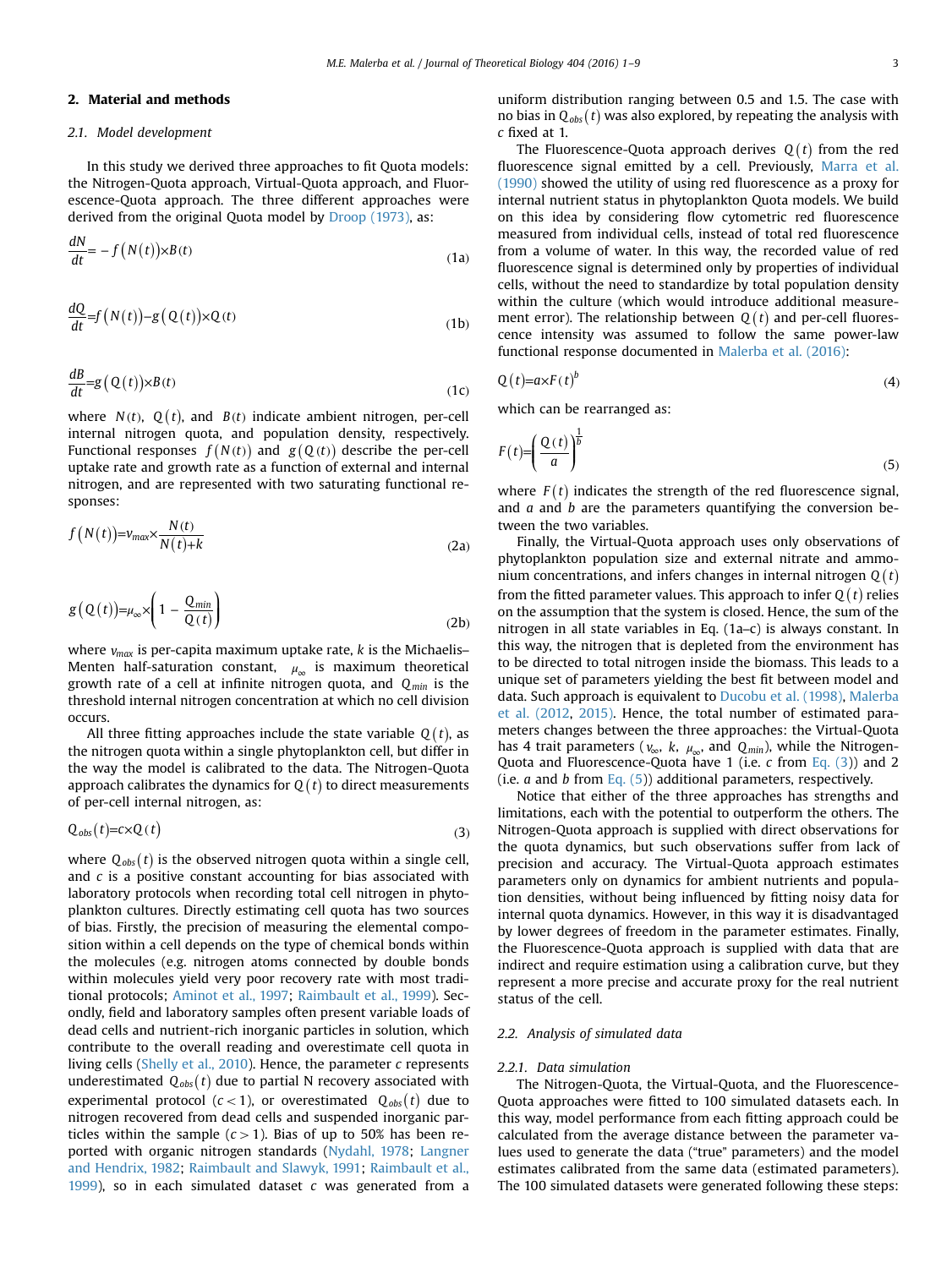(1) choose a set of species traits, (2) use stochastic simulations to generate trajectories for external nitrogen, cell nitrogen quota, population density, and red fluorescence, and (3) generate trajectories for 100 days of the corresponding observations of these state variables, incorporating the measurement error for each state variable. Here we describe each step in more detail (please refer to Appendix A for a graphical summary of each step in the analytical methods).

The first step consisted of generating traits representative of phytoplankton species of different sizes. To do that, a cell volume was selected from a uniform distribution on  $log_{10}$ -scale from  $10<sup>2</sup>$ to 10<sup>5</sup>  $\mu$ m<sup>3</sup>, which is the approximate range reported in [Edwards](#page-7-0) [et al. \(2012\)](#page-7-0) for freshwater phytoplankton species. Then, the allometric relationships in [Edwards et al. \(2012\)](#page-7-0) were used to associate the sampled cell volume to expected values for maximum nitrogen uptake (*vmax*), half-saturation rate (*k*), and minimum nitrogen quota ( $Q_{min}$ ; see Appendix A and [Table S1](#page-7-0) in Appendix B). The parameter for maximum theoretical growth rate (*μ*∞) of a cell was inferred using the allometric relationships for maximum observed growth rate ( $\mu_{max}$ ) in [Edwards et al. \(2012\)](#page-7-0) and for maximum nitrogen quota (*Q max*) in [Montagnes and Franklin \(2001\),](#page-7-0) and using the formula:

$$
\mu_{\infty} = \mu_{max} \left( 1 - \frac{Q_{min}}{Q_{max}} \right) \tag{6}
$$

Also, to account for between-species variation around the four allometric relationships, a residual was extracted from the error distribution of each linear regression and added to the expected parameter values [\(Table S1](#page-7-0) in Appendix B).

The second step consisted in simulating the true dynamics of the system using the traits generated in the first step. We did that by using Eq. (1a–c), with the set of trait parameters generated in the first step, to calculate time-series for external nitrogen  $(N(t))$ , population density  $(B(t))$ , internal nitrogen  $(Q(t))$ , and red fluorescence ( $F(t)$ ). Trajectories for the red fluorescence emission (i.e.  $F$ (t)) of a cell were calculated based on changes in its internal nitrogen status  $(Q(t))$  using [Eq. \(5\)](#page-2-0). The values for *a* and *b* were drawn from a bivariate uncertainty distribution from calibration of this relationship using empirical data from four phytoplankton species ([Malerba et al., 2016](#page-7-0)). Log-normally distributed process noise was added to each of the state variables to represent the unexplained variation due to natural stochasticity in the dynamics ([Hilborn and Mangel, 1997;](#page-7-0) [Bolker, 2008](#page-7-0)). The magnitudes of process noise were estimated from calibrating Eq. (1a–c) to empirical data [\(Malerba et al., 2016\)](#page-7-0). Each time-series was simulated for 100 days, which were sufficient observations to successfully estimate all model parameters with 95% credible intervals. The initial concentration for external nitrogen was standardized as ten times the half-saturation constant (i.e.  $10 \times k$ ) of the species. The initial population density was calculated so that medium nitrogen would become limiting half way through the time-series (i.e. between day 40 and 60). In this way, available nutrients transitioned from N-rich, to N-limited, to N-absent conditions, and growth rates transitioned from fast to zero. Initial populating density was also defined so that population sizes equilibrated by the end of the simulated time-series. Finally, initial per-capita internal nitrogen was randomly selected from a uniform distribution between nitrogen deplete (i.e.  $Q(t_0) = Q_{min}$ ) and nitrogen replete (i.e.  $Q(t_0)$ )  $=Q_{max}$ ).

The third step consisted of adding observation error to the true system dynamics calculated in step 2. Observation error was added to the dynamics of ambient nitrogen  $(N(t))$ , observed internal quota ( $Q_{obs}(t)$ ), population density ( $B(t)$ ), and red fluorescence (F (t)). The magnitudes of observation error were calculated from the standard deviations of the triplicate independent readings from empirical data in [Malerba et al. \(2016\),](#page-7-0) which offers an independent estimate for the size of the measurement error for each state variable. The distributions for observed internal quota, population density and red fluorescence were assumed to follow a log-normal distribution, except for medium nitrogen, which was assumed to be normally distributed. The log-normal distribution is appropriate because it constrains all measured values to be positive and because the right-skewed nature of the distribution allows for occasional large positive residuals, which are often observed in population data. Instead, nitrogen was assumed to follow a normal distribution, as observation error make negative concentration values possible when measuring concentrations close to the detection limits of the instrument. Time-series for observed internal quota  $(Q_{obs}(t))$  were further modified to account for bias by using Eq.  $(3)$  with a value for c sampled from a uniform distribution between 0.5 and 1.5.

The analysis was repeated by modifying the effect of the parameter c, quantifying the magnitude of bias when measuring  $Q_{obs}(t)$  from  $Q(t)$ . Repeating the analysis with no bias in  $Q_{obs}(t)$  (i.e. fixing  $c=1$ ) did not change the conclusions of the main analysis (data not shown). This indicates that the Nitrogen-Quota approach to calibrate Quota models is able to accurately estimate c and to account for systematic bias in monitoring  $Q(t)$ . Notice however that this is only possible when assuming a closed system, where the sum of nitrogen in the three differential equations remain constant. In summary, the bias-effect of the parameter  $c$  did not influence the overall performance of the Nitrogen-Quota approach.

After simulating the data for red fluorescence  $(F(t))$  and observed internal quota  $(Q_{obs}(t))$  and adding process noise and observation error, the recorded relationship between  $F(t)$  and  $Q_{obs}(t)$ had a mean  $R^2$  of 0.9 across all simulated datasets, which is 15% higher than the corresponding coefficient from empirical data ([Malerba et al., 2016](#page-7-0)). This indicates that a fraction of the observation error in  $F(t)$ ,  $Q_{obs}(t)$ , or both, was not included in the standard deviations calculated from triplicate independent readings of the samples in [Malerba et al. \(2016\).](#page-7-0) Therefore, it was necessary to simulate time-series of  $F(t)$  and  $Q_{obs}$  (t) with an increased observation error estimate (note that process noise does not contribute to the precision of this relationship). It cannot be determined from the data how and where this additional observation error between measurements of  $F(t)$  and/or  $Q_{obs}$  (t) entered the system. However, details about the experimental protocols provide some indications. Multiple aspects contribute to the overall magnitude of observation error for measuring internal nitrogen quota: the precision when recording reaction intensity (instrumental error), the accuracy of dispensing reagents or diluting samples (manipulative error), and the rate of chemical degradation in all chemical reactions (chemical error). While instrumental and manipulative errors were fully replicated in the experimental methods and thus reflected in the estimate of observation error from the triplicate readings, chemical error can potentially be mis-represented by triplicate readings: the same reagents and stock standards are used at each day, and chemical decay can cause an increase in observation error that is not included in the standard deviations of the replicate measurements. Also, standard stocks for measuring cell internal nitrogen require organic stock standards (e.g. glycine), which are less stable than inorganic controls. Conversely, the observation error associated with measuring red fluorescence only depends on instrumental error, which is well characterized by multiple independent sample readings. In fact, red fluorescence originates from exposing untreated cells to blue light at a wavelength of 488 nm and any inconsistencies involved with handling the sample can only influence cell density estimates, not the red fluorescence emission of a cell. In conclusion, the additional observation error is more likely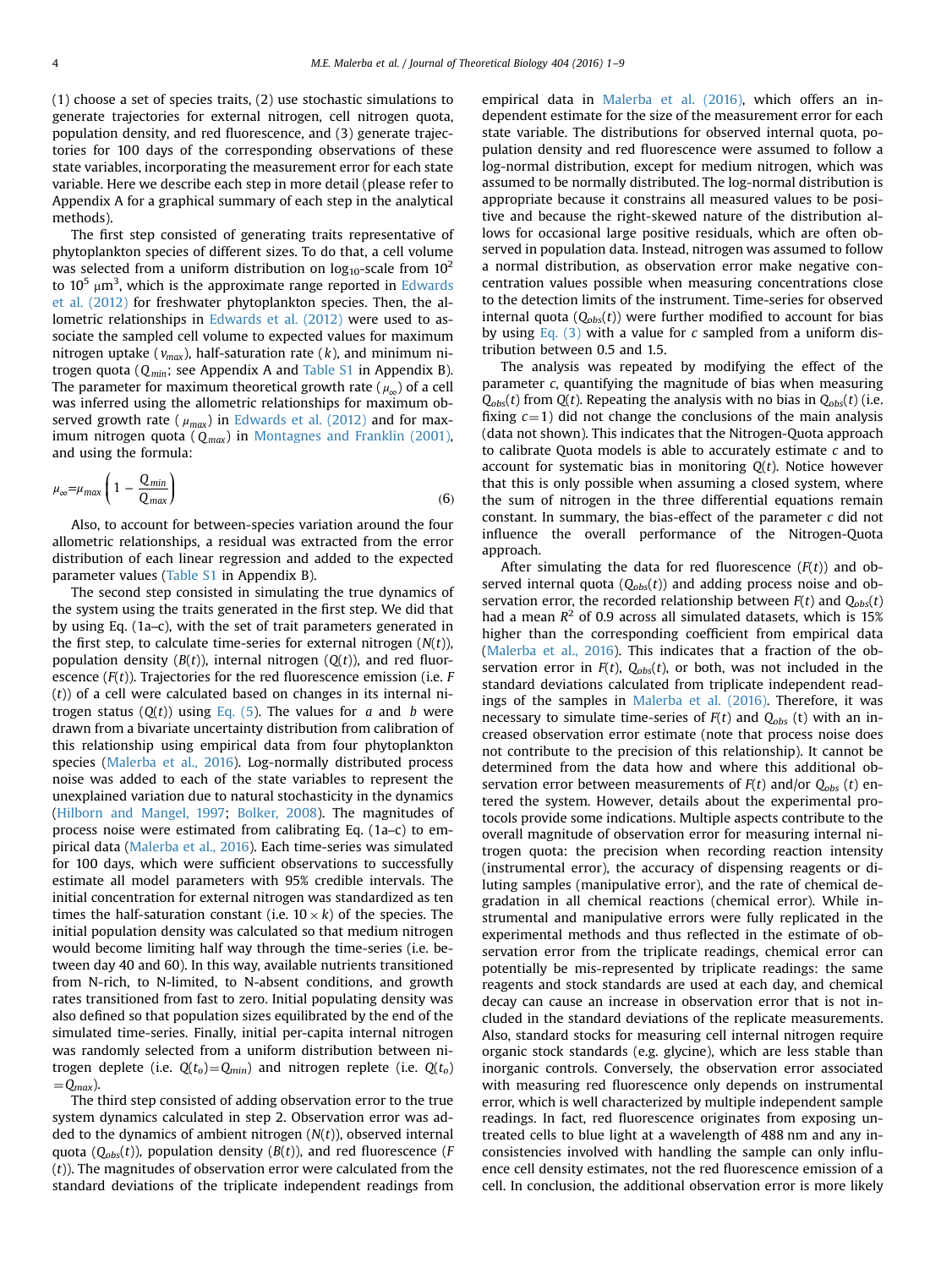to be associated with measuring per-cell internal nitrogen, rather than red fluorescence. However, to be conservative, we added equal proportions of observation error to  $F(t)$  and  $Q(t)$  until the empirically detected  $R^2$  of 0.77 in [Malerba et al. \(2016\)](#page-7-0) was reflected in the simulated data.

#### 2.2.2. Model calibration for simulated data

The parameters for maximum nitrogen uptake ( $v_{max}$ ), half-saturation rate ( $k$ ), maximum theoretical growth rate ( $\mu_{\infty}$ ), and minimum nitrogen quota (*Q min* ) were estimated with each of the three model fitting approaches for 100 simulated datasets, which were sufficient for analysing trends while keeping computation time in the order of days to weeks (fitting the data from each simulated experiment took between 0.5 and 2 days). Note that the parameter for maximum observed growth rate (*μmax*) is not part of the Quota model (Eq. (1a–c)) and was therefore not estimated during model calibration. The Nitrogen-Quota approach was calibrated to trajectories of external nitrogen  $(N(t))$ , population density  $(B(t))$ , and observed internal quota  $(Q_{obs}(t))$ , with internal quota  $(Q(t))$  estimated from [Eq. \(3\)](#page-2-0). The Virtual-Quota approach was calibrated only to external nitrogen  $(N(t))$  and population density  $(B(t))$ , with internal quota  $(Q(t))$  inferred from changes in N (t) and  $B(t)$ . The Fluorescence-Quota approach was calibrated to external nitrogen ( $N(t)$ ), population density ( $B(t)$ ), and red fluorescence ( $F(t)$ ), with internal quota ( $Q(t)$ ) estimated from  $F(t)$ , using [Eq. \(5](#page-2-0)). All parameters of the three modelling approaches were estimated assuming uninformative priors, except for the two parameters to regulate the conversion of red fluorescence and internal quota (i.e. *a* and *b*) of the Fluorescence-Quota approach, which were calibrated including the priors obtained from the calibration curve in [Malerba et al. \(2016\)](#page-7-0). This simulates a situation where a preliminary calibration curve was produced between Red (t) and  $Q_{obs}(t)$  on a much smaller, independent data set, independently of the  $Q_{obs}(t)$  values obtained in the experiments. This approach is convenient, as a calibration curve can be produced using a preliminary experiment involving far fewer measurements of internal nitrogen than would be required to fit models to the full time series data on internal nitrogen directly. Notice however that in this way the Fluorescence-Quota approach is still independent to the Nitrogen-Quota approach, as it is calibrated without using any of the simulated  $Q_{obs}(t)$  values.

State-space statistical estimation techniques were used to fit Quota models to each of the 100 datasets per approach. Statespace models allow estimating model parameters by simultaneously accounting for both process noise and observation error ([Bolker, 2008;](#page-7-0) [Pedersen et al., 2011\)](#page-7-0). The underlying idea behind this modelling technique is that observation error and process noise affect the variability around the model in different ways: the variability caused by observation error will remain constant through time, while the influence of process noise will compound over time. Mathematically this corresponds to:

$$
Y_{t+1}^{true} = f(Y_t^{true}) + \varepsilon \tag{7a}
$$

$$
Y_{t+1}^{obs} = Y_{t+1}^{true} + \tau \tag{7b}
$$

where *ε* represents the log-normally distributed process noise, *τ* represents the normally distributed observation error, *Yt true* and *Y*<sup>true</sup> are the true states of the system at times t and  $t + 1$ , and  $Y_{t+1}^{obs}$  is the measured state of the system at time  $t+1$  (see Appendix A for more details).

Sampling from the posterior distribution using Bayesian Markov-Chain Monte Carlo (MCMC) is a particularly suitable method to fit state-space models accounting for observation error and process noise. Each dataset was sampled  $10<sup>5</sup>$  times with Gibbs sampler, following  $5 \times 10^4$  iterations for adapting the chains and  $5\times10^4$  for burn-in, using software JAGS and R with package rjags ([Plummer, 2003;](#page-7-0) R [Core Team, 2014;](#page-7-0) [Plummer, 2015\)](#page-7-0). To monitor for successful convergence, we visually inspected the iterated history, density plot, and correlation diagram of each chain in each model. Also, we graphically inspect the overlapping posterior distribution between the whole chain and the last 10%, and ensured Geweke z-scores between  $-2$  and  $2$  ([Geweke, 1992](#page-7-0)). Chains were extended if they failed to meet convergence criteria. Software R was used with packages coda and ggmcmc for statistical analyses and plots [\(Plummer et al., 2006;](#page-7-0) [Marín, 2015\)](#page-7-0).

The performance of each model to estimate maximum nitrogen uptake ( *vmax*), half-saturation rate ( *k*), maximum theoretical growth rate ( $\mu_{\infty}$ ), and minimum nitrogen quota ( $Q_{min}$ ) was evaluated using mean squared error (MSE) calculated across all 100 simulations, as:

$$
\frac{\sum_{i=1}^{100} \left(\hat{\theta}_i - \theta_i^{\text{true}}\right)^2}{100}
$$
 (8)

where  $\theta_i^{true}$  is the parameter value used to simulate the dataset *i*, and  $\hat{\theta}_i$  is the value of mean of the posterior probability for the parameter estimated from the same dataset. The MSE accounts for both precision and bias to quantify the average distance between the parameter's best-estimate and its true value.

## 2.2.3. Assumptions of the analytical techniques

This analysis assumes that cell internal nitrogen  $(Q(t))$  and cell red fluorescence  $(F(t))$  are related in the same way as described in [Malerba et al. \(2016\).](#page-7-0) The relationship was documented to be linear on a log-log scale, constant across the four species, with a slope of 1.17 (95% CI: 1.05 to 1.29) and an intercept of  $-18.9$  $(-19.2 \text{ to } -18.64)$ , and a goodness-of-fit  $(R^2)$  of 0.77. While flow cytometeric red fluorescence in phytoplankton cultures has received relatively little attention compared to other types of red fluorescence (e.g. PAM fluorescence, total fluorescence), a proportionality between red fluorescence within a cell and nutrient status is well-supported in the literature. This is mainly because cells under non-limiting light regimes usually respond to an increase in nitrogen status by producing more pigments [\(Mulhol](#page-7-0)[land and Lomas, 2008;](#page-7-0) [Dortch et al., 1984](#page-7-0)).

A second assumption involves how the data were simulated. Because the data were simulated with the same model that was used to calibrate the data, the analysis is dependent on the classic Quota model being a good descriptor of the mechanisms regulating the nutrient-limited growth of cells in batch culture conditions. This assumption is robust. The Quota model, first introduced by Droop (1968), is today the most successful type of processbased models to describe nitrogen-limited growth in phytoplankton populations [\(Pahlow and Oschlies, 2013\)](#page-7-0). However, recent work showed that phytoplankton traits might also not be constants, as assumed by the classic Quota model, but be themselves dependent on internal nutrient status ([Verdy et al., 2009;](#page-8-0) [Bonachela et al., 2011\)](#page-7-0). While there is no reason for the conclusions not to apply with these more complex models, further testing should explore the robustness of the present conclusions when including a dependency between quota dynamics and traits.

#### 2.3. Second analysis with laboratory time-series

To test the robustness of the results from simulated data, each of the three fitting approaches were also calibrated to time-series collected by [Malerba et al. \(2016\)](#page-7-0) from laboratory cultures. Refer to [Malerba et al. \(2016\)](#page-7-0) for a detailed description of the experimental methods. Briefly, four green algal species (i.e. Desmodesmus armatus, Mesotaenium sp., Scenedesmus obliquus, and Tetraedron sp.)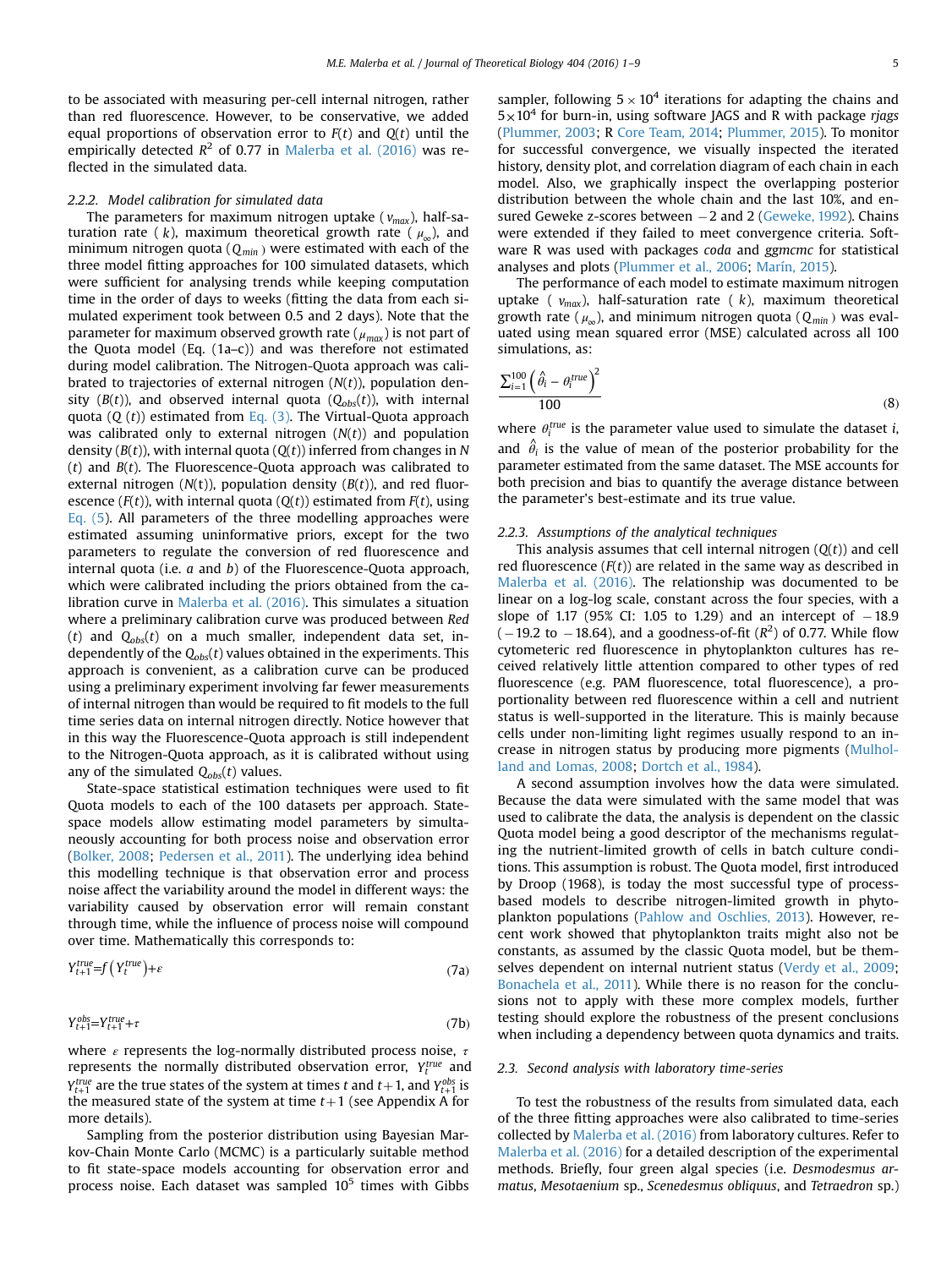were reared in batch culture conditions under two different initial conditions of medium nitrogen and initial population density. The 8 time-series were 6 or 7 days long and included triplicate daily readings for population density, medium nitrogen, cell internal nitrogen quota, and cell red fluorescence, all collected daily at 18:00 in order to control for any diurnal fluctuations.

The three approaches for fitting Quota models were calibrated to each of the time-series separately, using the same techniques described for the simulated datasets (see section "Model calibration for simulated data"). However, while in the analysis of the simulated datasets we included informative prior distributions for the a and b parameters of the Fluorescence-Quota modelling approach, here we assumed uninformative priors. This is because both the time-series and the calibration curves between  $Red(t)$  and  $Q_{obs}(t)$  come from the same data reported in [Malerba et al. \(2016\),](#page-7-0) and this violates the assumption of independence between the dataset and the parameters' prior distributions. Moreover, there were not enough observations in the time-series to simultaneously account for the effects of both process noise and observation error. Therefore, we simplified the analysis by assuming that the residuals in the data were only due to observation error. This assumption is more reasonable than assuming process noiseonly, because protocols to monitor per-cell internal nitrogen quota are complex and often suffer from lack of precision ([Aminot et al.,](#page-7-0) [1997](#page-7-0); [Beardall et al., 2001;](#page-7-0) [Shelly et al., 2010](#page-8-0)).

Differently to simulated data, it is not possible to calculate MSE for model parameters calibrated from laboratory time-series, as the "true" parameter values (*θtrue* in Eq. (5.7)) are unknown. Instead, we assumed that the observations for the internal nitrogen quota represent the "true" dynamics of the internal quota and we tested the ability of each model to fit the observed dynamics. We analysed the coefficient of determination  $(R^2)$  between the observed quota and the model-inferred quota for each of the three approaches. Instead of only using the parameter best-estimates, we calculated a distribution of  $\mathbb{R}^2$  coefficients by sampling from the posterior distributions of the parameters of each calibrated model. This yields a distribution of  $R^2$  coefficients for each calibrated dataset, which indicates not just the ability of the model to capture the internal nitrogen dynamics, but also how the predictions vary as a result of the combined uncertainties around the parameters.

Note that this way to calculate model performance is biased in favour of the Nitrogen-Quota approach: observations of internal quota ( $Q_{obs}(t)$ ) are used for both calibrating the parameters and for evaluating the performance of the model. This is not the case for the Fluorescence-Quota and Virtual-Quota models, as their calibration is independent to  $Q_{obs}(t)$ .

#### 3. Results

#### 3.1. Simulated data

The Virtual-Quota approach performed consistently worse than either the Fluorescence-Quota or the Nitrogen-Quota approach for both Mean Squared Error (Fig. 1). All parameters recorded the highest mean squared error when estimated with the Virtual-Quota approach ( $MSE<sub>virt</sub>$ ) compared than the Nitrogen-Quota ( $MSE_{nitr}$ ) and Fluorescence-Quota ( $MSE_{flu}$ ) approaches (Fig. 1). However, the magnitude of the difference depended on the parameter: the maximum uptake rate ( $v_{max}$ ) showed the least difference between approaches ( $<$  10%), while the half-saturation constant (k), minimum quota ( $Q_{min}$ ), and the maximum theoretical growth rate  $(\mu_{\infty})$  where up to 1 and 2 orders of magnitude higher for the  $MSE<sub>virt</sub>$  compared to  $MSE<sub>nitr</sub>$  and  $MSE<sub>flu</sub>$ , respectively (Fig. 1). Hence, inferring internal nitrogen dynamics from external nitrogen depletion and population density (i.e. Virtual-Quota approach)



Fig. 1. Mean Squared Error for per-capita maximum uptake rate ( $v_{max}$ ), Michaelis– Menten half-saturation constant ( $k$ ), maximum theoretical growth rate ( $\mu_{\infty}$ ), and minimum cell nitrogen quota ( *Q min*), calibrated with the three alternative approaches to fit Quota models. Mean Squared Error was calculated from 100 calibrated datasets for each model as *mean*  $\left[ \left( \hat{\theta} - \theta_{true} \right)^2 \right]$ , where  $\theta_{true}$  is the value used to generate the data and  $\hat{\theta}$  is the mean parameter value estimated from the data.

led to less accuracy and less precision compared to including measurements of internal nitrogen or of red fluorescence.

## 3.2. Laboratory time-series

All three approaches fit the eight laboratory time-series for medium nitrogen and population density very accurately and with comparable precision (most  $R^2$  higher than 0.8; see panels A, B, D, E in [Fig. S1-4](#page-7-0) in Appendix C). The exception was the second dataset for Tetraedron sp., where all three models predicted dynamics for population density that showed substantial lack of fit ([Fig. S4](#page-7-0) E). This lack of fit is due to a decrease in the rate of population growth from day 1 that did not correspond to an increase in degree of nitrogen limitation in the system (most ambient nitrogen was still available). This violates the assumption of Quota models that nitrogen is the only limiting factor for cell growth.

Conversely, the performance of the Quota model to predict internal nitrogen dynamics differs considerably across fitting approaches ([Fig. 2](#page-6-0)). The mean goodness-of-fit across the 8 datasets between model-inferred quota dynamics and observations on internal nitrogen was highest in the Nitrogen-Quota approach  $(R^2=0.55)$ , followed by the Fluorescence-Quota approach  $(R^2=0.47)$  and the Virtual-Quota approach  $(R^2=0.32;$  [Fig. 2](#page-6-0) B). It is important to notice that all  $R^2$  coefficients for the Virtual-Quota approach were affected by wider credible intervals compared to either the Nitrogen-Quota or the Fluorescence-Quota approaches ([Fig. 2\)](#page-6-0). This indicates that the Nitrogen-Quota or the Fluorescence-Quota approaches could predict the dynamics of internal nitrogen more accurately and with less uncertainty, compared to the Virtual-Quota approach.

Overall, the results from fitting real time-series are mostly in agreement with the analysis of simulated dynamics. The lower mean squared error for Nitrogen-Quota and the Fluorescence-Quota approaches with simulated data (Fig. 1) is consistent with both their higher mean and lower uncertainty of  $R^2$  with real timeseries [\(Fig. 2\)](#page-6-0), compared to the Virtual-Quota approach.

#### 4. Discussion

This study showed that including per-cell red fluorescence as a proxy for internal N (Fluorescence-Quota approach) can improve the performance of Quota models while still accounting for the ability of cells to store nitrogen intracellularly. Furthermore,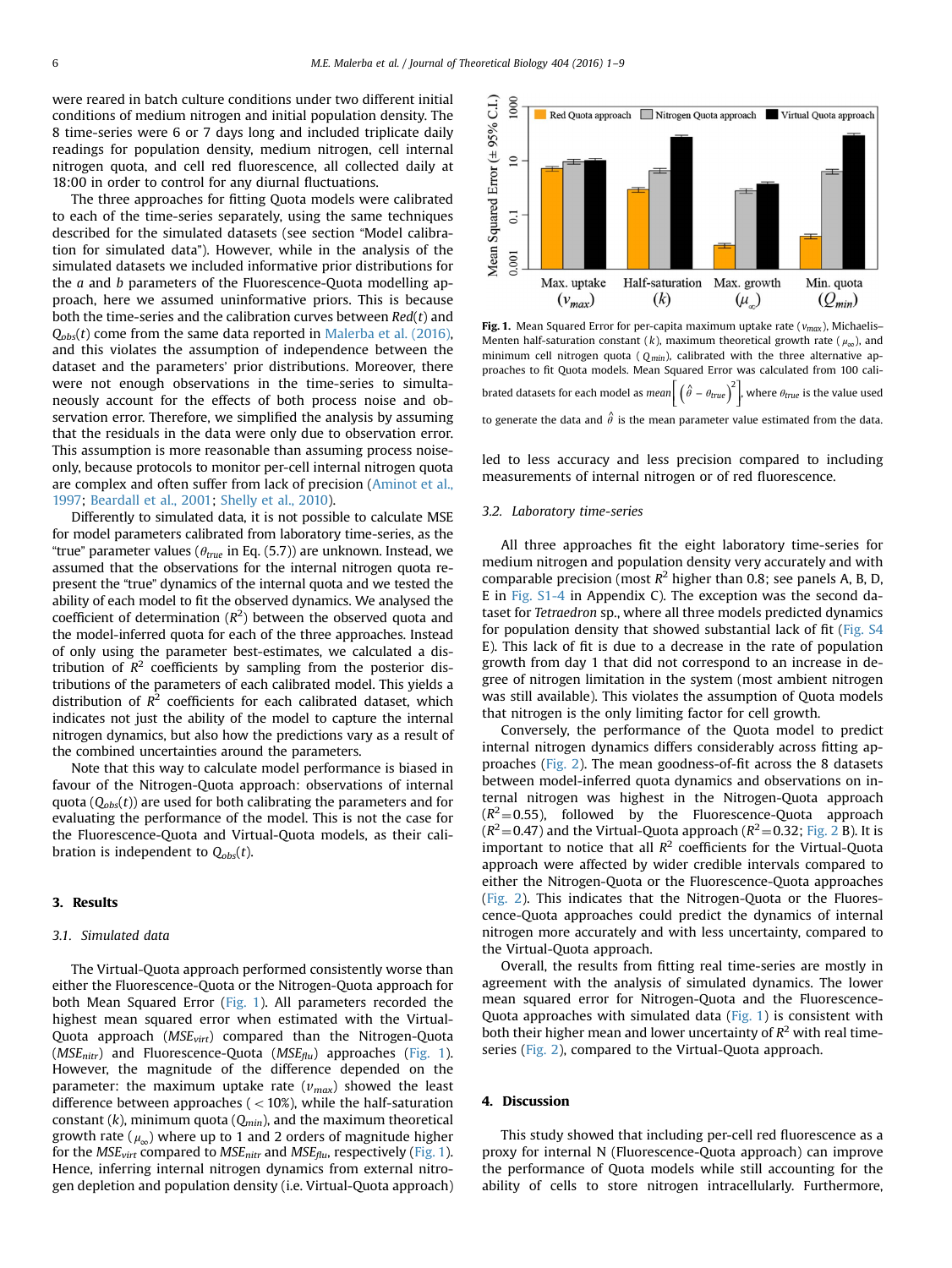<span id="page-6-0"></span>

Fig. 2. Goodness-of-fit coefficients  $(R^2)$  between observed and predicted dynamics of internal nitrogen for (A) two initial conditions for each of the 4 green algal species (Desmodesmus armatus, Mesotaenium sp., Scenedesmus obliquus, and Tetraedron sp.) reared in laboratory batch cultures and (B) the weighted mean across all eight  $R^2$  scores. The 95% credible intervals for  $R^2$  were calculated by integrating over the posterior distribution of the calibrated parameters of each of the model. The  $R^2$ scores were calculated from the model fits represented in panels C and F of Fig. S1– S4 in Appendix C.

simulated data showed that the higher instrumental precision for red fluorescence, compared to measuring internal nitrogen directly, makes the Fluorescence-Quota approach superior even to the classic Nitrogen-Quota approach.

The many advantages of measuring red auto-fluorescence from single cells make the proposed Fluorescence-Quota approach a promising way to reduce some of the limitations of modelling phytoplankton dynamics. This study is only the first attempt to integrate an indirect proxy for the study of nutrient utilization in phytoplankton and much uncertainty still remains on the robustness of this technique. For instance, a relationship between red fluorescence and the quota of the most limiting nutrient of a cell has been only documented for nitrogen-limited laboratory cultures ([Malerba et al., 2016](#page-7-0)). However, a decrease in pigmentation should in principle arise also in cells limited by other macronutrients. This is due to a relocation of elements in short demand from pigments and storage molecules to vital metabolic functions ([Mulholland and Lomas, 2008](#page-7-0); [Dortch et al., 1984](#page-7-0)). Consistently, studies on taxonomically unrelated phytoplankton species reared in laboratory batch cultures show positive trends in flow cytometric optical values when cells are replete with iron, phosphorous, and silicon [\(Cleveland and Perry, 1987;](#page-7-0) [Demers et al., 1989;](#page-7-0) [Zettler et al., 1996;](#page-8-0) [Timmermans et al., 2001](#page-8-0); [Davey et al., 2008;](#page-7-0) [Liu and Qiu, 2012\)](#page-7-0). Hence, there is potential to extend this approach also to different limiting nutrients, starting by testing for proportionality between optical properties and internal status of a cell reared when limited by different nutrients.

Laboratory studies have documented factors other than nitrogen status that can affect the phenomenon of phytoplankton chlorophyll fluorescence, such as light intensity, diel cycle, pigment composition, and other limiting nutrients [\(Sosik et al., 1989;](#page-8-0) [DuRand and Olson, 1998](#page-7-0); [Mas et al., 2008\)](#page-7-0). However, the analysis of per-cell fluorescence has received relatively little attention compared to other types of fluorescence (e.g. total fluorescence, Pulse Amplitude Modulated fluorometry), as the use of flow cytometers was established in phytoplankton ecology relatively recently [\(Veldhuis and Kraay, 2000;](#page-8-0) [Sosik et al., 2010](#page-8-0)). Flow cytometers automatically record fluorescence intensity whenever they are used to estimate the population density of a phytoplankton sample. At present, time-series of per-cell red fluorescence are rarely of interest and scientific publications mostly do not report them. New evidence indicates that flow cytometric red fluorescence can not only reveal physiological mechanisms of a cell but also improve current phytoplankton models ([Malerba](#page-7-0) [et al., 2016\)](#page-7-0). Promoting the publication and use of per-cell red fluorescence data can provide more opportunities for further verification and a better evaluation of using flow cytometric fluorescence proxies in phytoplankton models.

Another potential application emerging from this research is the use of red fluorescence for studying cell internal nitrogen from individual species when reared in mixed cultures. Direct estimation using traditional laboratory protocols cannot allow separately monitoring nutrient storages of mixed species. Conversely, indirect estimation from optical properties of mixed phytoplankton species with non-overlapping values can easily be partitioned, quantifying the contribution of each individual species ([Trask et al., 1982;](#page-8-0) [Petersen et al., 2012](#page-7-0)). There is a large body of theoretical work examining the role of resource storage in community ecology and its interaction with temporal and spatial variability ([Grover, 2011;](#page-7-0) [Grover et al., 2012\)](#page-7-0). This methodology to calibrate Quota models from laboratory time-series may help to test theoretical predictions with empirical laboratory experiments.

Our study presents a novel approach to incorporating and evaluating indirect proxies in dynamic models. Specifically, present findings showed that red fluorescence could substantially improve the estimation of phytoplankton traits when fitting process-based Quota models to time-series data. Many other population models incorporate variables representing the condition of individual organisms. For instance, Dynamic Energy Budget models rely on the assumption that energy and resources can be stored within organisms [\(Nisbet et al., 2000](#page-7-0); [Kooijman, 2010](#page-7-0)). However, variables characterizing the internal condition of individuals often require destructive and time-consuming laboratory protocols, or they may simply be impossible to measure directly (e.g. separate energy reserves for growth, reproduction, or maintenance of an individual). Consequently, most dynamic models infer changes in internal storages without testing these implied dynamics against data (i.e., they are unobserved state variables). This practice impairs the capacity to validate model performance, and it increases parameter uncertainty. Therefore, the approach applied here to evaluate an internal nitrogen proxy in phytoplankton may also be useful more broadly, for evaluating indirect proxies in other populations for which difficult-to-measure internal states strongly influence population dynamics.

## Acknowledgements

This research was supported by AIMS@JCU (aims.jcu.edu.au), the Australian Institute of Marine Science (www.aims.gov.au), and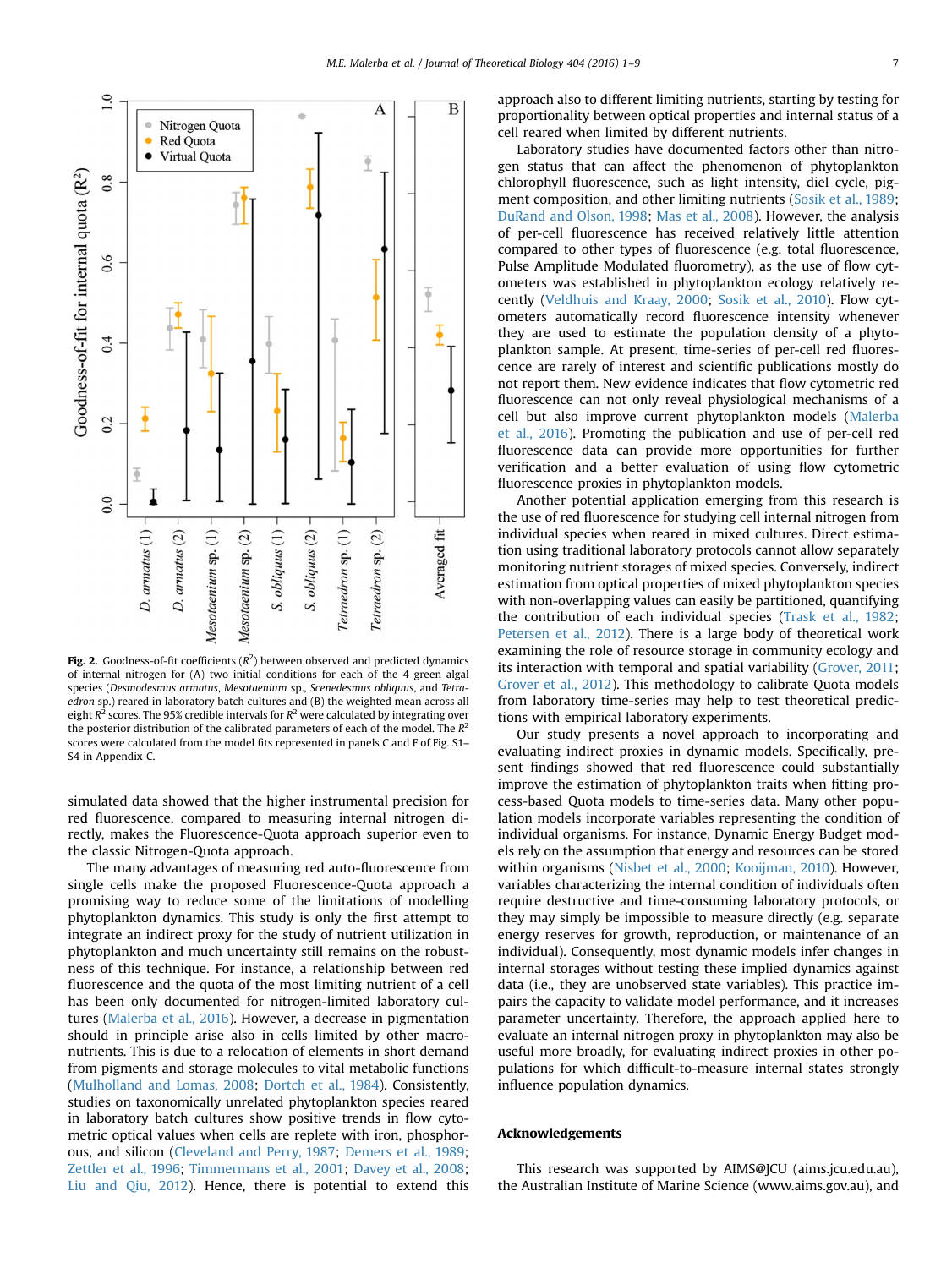<span id="page-7-0"></span>James Cook University (www.jcu.edu.au).

We are grateful to the Ecological Modelling Research Group at James Cook University, especially Dr. Loic Thibaut for comments on modelling techniques and R codes. We also thank the High Performance Computing team at James Cook University.

## Appendix A. Supplementary material

Supplementary data associated with this article can be found in the online version at [http://dx.doi.org/10.1016/j.jtbi.2016.05.023.](http://dx.doi.org/10.1016/j.jtbi.2016.05.023)

#### References

- [Adams, C., Godfrey, V., Wahlen, B., Seefeldt, L., Bugbee, B., 2013. Understanding](http://refhub.elsevier.com/S0022-5193(16)30107-2/sbref1) [precision nitrogen stress to optimize the growth and lipid content tradeoff in](http://refhub.elsevier.com/S0022-5193(16)30107-2/sbref1) [oleaginous green microalgae. Bioresour. Technol. 131, 188](http://refhub.elsevier.com/S0022-5193(16)30107-2/sbref1)–194.
- American Public Health Association, 2012. Standard Methods for the Examination of Water and Wastewater, 22nd edition. APHA-AWWA-WEF, Washington, DC.
- [Aminot, A., Kirkwood, D., Carlberg, S., 1997. The QUASIMEME laboratory perfor](http://refhub.elsevier.com/S0022-5193(16)30107-2/sbref2)mance studies (1993–[1995\): overview of the nutrients section. Mar. Pollut. Bull.](http://refhub.elsevier.com/S0022-5193(16)30107-2/sbref2) [35, 28](http://refhub.elsevier.com/S0022-5193(16)30107-2/sbref2)–41.
- [Beardall, J., Young, E., Roberts, S., 2001. Approaches for determining phytoplankton](http://refhub.elsevier.com/S0022-5193(16)30107-2/sbref3) [nutrient limitation. Aquat. Sci. 63, 44](http://refhub.elsevier.com/S0022-5193(16)30107-2/sbref3)–69.
- [Bolker, B., 2008. Dynamic Models. Ecological Models and Data in R. In: Bolker, B.](http://refhub.elsevier.com/S0022-5193(16)30107-2/sbref4) [\(Ed.\), 2008. Princeton University Press, Princeton, NJ..](http://refhub.elsevier.com/S0022-5193(16)30107-2/sbref4)
- [Bonachela, J.A., Raghib, M., Levin, S.A., 2011. Dynamic model of](http://refhub.elsevier.com/S0022-5193(16)30107-2/sbref5) flexible phyto[plankton nutrient uptake. Proc. Natl. Acad. Sci. USA 108, 20633](http://refhub.elsevier.com/S0022-5193(16)30107-2/sbref5)–20638.
- [Brand, L.E., 1991. Minimum iron requirements of marine phytoplankton and the](http://refhub.elsevier.com/S0022-5193(16)30107-2/sbref6) [implications for the biogeochemical control of new production. Limnol. Ocea](http://refhub.elsevier.com/S0022-5193(16)30107-2/sbref6)[nogr. 36, 1756](http://refhub.elsevier.com/S0022-5193(16)30107-2/sbref6)–1771.
- [Brown, J.H., Gillooly, J.F., Allen, A.P., Savage, V.M., West, G.B., 2004. Toward a me-](http://refhub.elsevier.com/S0022-5193(16)30107-2/sbref7)
- [tabolic theory of ecology. Ecology 85, 1771](http://refhub.elsevier.com/S0022-5193(16)30107-2/sbref7)–1789. [Caperon, J., Meyer, J., 1972. Nitrogen-limited growth of marine phytoplankton](http://refhub.elsevier.com/S0022-5193(16)30107-2/sbref8)—II. [Uptake kinetics and their role in nutrient limited growth of phytoplankton.](http://refhub.elsevier.com/S0022-5193(16)30107-2/sbref8) [Deep Sea Res. Oceanogr. Abstr. 19, 619](http://refhub.elsevier.com/S0022-5193(16)30107-2/sbref8)–632.
- [Caro, T., 2010. Conservation by Proxy: Indicator, Umbrella, Keystone, Flagship, and](http://refhub.elsevier.com/S0022-5193(16)30107-2/sbref9) [Other Surrogate Species. Island Press, Washington, DC.](http://refhub.elsevier.com/S0022-5193(16)30107-2/sbref9)
- [Cleveland, J.S., Perry, M.J., 1987. Quantum yield, relative speci](http://refhub.elsevier.com/S0022-5193(16)30107-2/sbref10)fic absorption and fl[uorescence in nitrogen-limited chaetoceros-gracilis. Mar. Biol. 94, 489](http://refhub.elsevier.com/S0022-5193(16)30107-2/sbref10)–497.
- [Collier, J.L., 2000. Flow cytometry and the single cell in phycology. J. Phycol. 36,](http://refhub.elsevier.com/S0022-5193(16)30107-2/sbref11) [628](http://refhub.elsevier.com/S0022-5193(16)30107-2/sbref11)–[644.](http://refhub.elsevier.com/S0022-5193(16)30107-2/sbref11)
- [Davey, M., Tarran, G.A., Mills, M.M., Ridame, C., Geider, R.J., LaRoche, J., 2008. Nu](http://refhub.elsevier.com/S0022-5193(16)30107-2/sbref12)[trient limitation of picophytoplankton photosynthesis and growth in the tro](http://refhub.elsevier.com/S0022-5193(16)30107-2/sbref12)[pical north atlantic. Limnol. Oceanogr. 53, 1722](http://refhub.elsevier.com/S0022-5193(16)30107-2/sbref12)–1733.
- [De La Rocha, C.L., Terbruggen, A., Volker, C., Hohn, S., 2010. Response to and re](http://refhub.elsevier.com/S0022-5193(16)30107-2/sbref13)[covery from nitrogen and silicon starvation in](http://refhub.elsevier.com/S0022-5193(16)30107-2/sbref13) Thalassiosira weissflogii: growth [rates, nutrient uptake and C, Si and N content per cell. Mar. Ecol. Prog. Ser. 412,](http://refhub.elsevier.com/S0022-5193(16)30107-2/sbref13) [57](http://refhub.elsevier.com/S0022-5193(16)30107-2/sbref13)–[68.](http://refhub.elsevier.com/S0022-5193(16)30107-2/sbref13)
- Demers, S., Davis, K., Cucci, T.L., 1989. A fl[ow cytometric approach to assessing the](http://refhub.elsevier.com/S0022-5193(16)30107-2/sbref14) [environmental and physiological status of phytoplankton. Cytometry 10,](http://refhub.elsevier.com/S0022-5193(16)30107-2/sbref14) [644](http://refhub.elsevier.com/S0022-5193(16)30107-2/sbref14)–[652.](http://refhub.elsevier.com/S0022-5193(16)30107-2/sbref14)
- [Dempster, T., Sanchez-Jerez, P., Fernandez-Jover, D., Bayle-Sempere, J., Nilsen, R.,](http://refhub.elsevier.com/S0022-5193(16)30107-2/sbref15) [Bjorn, P.A., Uglem, I., 2011. Proxy measures of](http://refhub.elsevier.com/S0022-5193(16)30107-2/sbref15) fitness suggest coastal fish farms [can act as population sources and not ecological traps for wild gadoid](http://refhub.elsevier.com/S0022-5193(16)30107-2/sbref15) fish. Plos [One 6, e15646.](http://refhub.elsevier.com/S0022-5193(16)30107-2/sbref15)
- [Dortch, Q., Clayton, J.R., Thoresen, S.S., Ahmed, S.I., 1984. Species-differences in](http://refhub.elsevier.com/S0022-5193(16)30107-2/sbref16) [accumulation of nitrogen pools in phytoplankton. Mar. Biol. 81, 237](http://refhub.elsevier.com/S0022-5193(16)30107-2/sbref16)–250.
- [Droop, M.R., 1973. Some thoughts on nutrient limitation in algae. J. Phycol. 9,](http://refhub.elsevier.com/S0022-5193(16)30107-2/sbref17) [264](http://refhub.elsevier.com/S0022-5193(16)30107-2/sbref17)–[272.](http://refhub.elsevier.com/S0022-5193(16)30107-2/sbref17)
- [Droop, M.R., 1983. 25 years of algal growth-kinetics](http://refhub.elsevier.com/S0022-5193(16)30107-2/sbref18) a personal view. Botanica [Mar. 26, 99](http://refhub.elsevier.com/S0022-5193(16)30107-2/sbref18)–112.
- [Dubelaar, G.B.J., Jonker, R.R., 2000. Flow cytometry as a tool for the study of phy](http://refhub.elsevier.com/S0022-5193(16)30107-2/sbref19)[toplankton. Sci. Mar. 64, 135](http://refhub.elsevier.com/S0022-5193(16)30107-2/sbref19)–156.
- [Ducobu, H., Huisman, J., Jonker, R.R., Mur, L.R., 1998. Competition between a pro](http://refhub.elsevier.com/S0022-5193(16)30107-2/sbref20)[chlorophyte and a cyanobacterium under various phosphorus regimes: com](http://refhub.elsevier.com/S0022-5193(16)30107-2/sbref20)[parison with the Droop model. J. Phycol. 34, 467](http://refhub.elsevier.com/S0022-5193(16)30107-2/sbref20)–476.
- [DuRand, M.D., Olson, R.J., 1998. Diel patterns in optical properties of the chlor](http://refhub.elsevier.com/S0022-5193(16)30107-2/sbref21)ophyte Nannochloris [sp.: relating individual-cell to bulk measurements. Limnol.](http://refhub.elsevier.com/S0022-5193(16)30107-2/sbref21) [Oceanogr. 43, 1107](http://refhub.elsevier.com/S0022-5193(16)30107-2/sbref21)–1118.
- [Edwards, K.F., Thomas, M.K., Klausmeier, C.A., Litchman, E., 2012. Allometric scaling](http://refhub.elsevier.com/S0022-5193(16)30107-2/sbref22) [and taxonomic variation in nutrient utilization traits and maximum growth](http://refhub.elsevier.com/S0022-5193(16)30107-2/sbref22) [rate of phytoplankton. Limnol. Oceanogr. 57, 554](http://refhub.elsevier.com/S0022-5193(16)30107-2/sbref22)–566.
- [Eigenbrod, F., Armsworth, P.R., Anderson, B.J., Heinemeyer, A., Gillings, S., Roy, D.B.,](http://refhub.elsevier.com/S0022-5193(16)30107-2/sbref23) [Thomas, C.D., Gaston, K.J., 2010. The impact of proxy-based methods on map](http://refhub.elsevier.com/S0022-5193(16)30107-2/sbref23)[ping the distribution of ecosystem services. J. Appl. Ecol. 47, 377](http://refhub.elsevier.com/S0022-5193(16)30107-2/sbref23)–385.
- [Epstein, H.E., Raynolds, M.K., Walker, D.A., Bhatt, U.S., Tucker, C.J., Pinzon, J.E., 2012.](http://refhub.elsevier.com/S0022-5193(16)30107-2/sbref24) [Dynamics of aboveground phytomass of the circumpolar Arctic tundra during](http://refhub.elsevier.com/S0022-5193(16)30107-2/sbref24) [the past three decades. Environ. Res. Lett.,](http://refhub.elsevier.com/S0022-5193(16)30107-2/sbref24) 7.
- [Fujimoto, N., Sudo, R., Sugiura, N., Inamori, Y., 1997. Nutrient-limited growth of](http://refhub.elsevier.com/S0022-5193(16)30107-2/sbref25)

Microcystis aeruginosa and Phormidium tenue [and competition under various N:](http://refhub.elsevier.com/S0022-5193(16)30107-2/sbref25) [P supply ratios and temperatures. Limnol. Oceanogr. 42, 250](http://refhub.elsevier.com/S0022-5193(16)30107-2/sbref25)–256.

- [Geweke, J.F., 1992. Evaluating the accuracy of sampling-based approaches to the](http://refhub.elsevier.com/S0022-5193(16)30107-2/sbref26) [calculation of posterior moments. In: Berger, J.O., Bernardo, J.M., Dawid, A.P.,](http://refhub.elsevier.com/S0022-5193(16)30107-2/sbref26) [Smith, A.F.M. \(Eds.\), Bayesian Statistics vol. 4. Clarendon Press, Oxford, UK.](http://refhub.elsevier.com/S0022-5193(16)30107-2/sbref26)
- [Grover, J.P., 2011. Resource storage and competition with spatial and temporal](http://refhub.elsevier.com/S0022-5193(16)30107-2/sbref27) [variation in resource availability. Am. Nat. 178, E124](http://refhub.elsevier.com/S0022-5193(16)30107-2/sbref27)–E148.
- [Grover, J.P., Hsu, S.B., Wang, F.B., 2012. Competition between microorganisms for a](http://refhub.elsevier.com/S0022-5193(16)30107-2/sbref28) [single limiting resource with cell quota structure and spatial variation. J. Math.](http://refhub.elsevier.com/S0022-5193(16)30107-2/sbref28) [Biol. 64, 713](http://refhub.elsevier.com/S0022-5193(16)30107-2/sbref28)–743.
- [Hilborn, R., Mangel, M., 1997. The Ecological Detective: Confronting Models with](http://refhub.elsevier.com/S0022-5193(16)30107-2/sbref29) [Data. Princeton University Press, Chichester, Princeton, NJ.](http://refhub.elsevier.com/S0022-5193(16)30107-2/sbref29)
- [Holmborn, T., Dahlgren, K., Holeton, C., Hogfors, H., Gorokhova, E., 2009. Bio](http://refhub.elsevier.com/S0022-5193(16)30107-2/sbref30)[chemical proxies for growth and metabolism in](http://refhub.elsevier.com/S0022-5193(16)30107-2/sbref30) Acartia bifilosa (Copepoda, [Calanoida\). Limnol. Oceanography: Methods 7, 785](http://refhub.elsevier.com/S0022-5193(16)30107-2/sbref30)–794.
- [Kooijman, S.A.L.M., 2010. Dynamic Energy Budget Theory for Metabolic Organisa](http://refhub.elsevier.com/S0022-5193(16)30107-2/sbref31)[tion, 3rd ed Cambridge University Press.](http://refhub.elsevier.com/S0022-5193(16)30107-2/sbref31)
- [Langner, C.L., Hendrix, P.F., 1982. evaluation of a persulfate digestion method for](http://refhub.elsevier.com/S0022-5193(16)30107-2/sbref32) [particulate nitrogen and phosphorus. Water Res. 16, 1451](http://refhub.elsevier.com/S0022-5193(16)30107-2/sbref32)–1454.
- [Leadbeater, B.S., 2006. The 'Droop Equation](http://refhub.elsevier.com/S0022-5193(16)30107-2/sbref33)' Michael Droop and the legacy of the 'Cell-Quota Model' [of phytoplankton growth. Protist 157, 345](http://refhub.elsevier.com/S0022-5193(16)30107-2/sbref33)–358.
- [Li, Q., Zhang, H., Du, X., Wen, N., Tao, Q., 2014. County-level rice area estimation in](http://refhub.elsevier.com/S0022-5193(16)30107-2/sbref34) [southern China using remote sensing data. J. Appl. Remote Sens., 8.](http://refhub.elsevier.com/S0022-5193(16)30107-2/sbref34)
- [Lindenmayer, D., Barton, P., Pierson, J., 2015. Indicators and Surrogates of Biodi](http://refhub.elsevier.com/S0022-5193(16)30107-2/sbref35)[versity and Environmental Change. CSIRO Publishing.](http://refhub.elsevier.com/S0022-5193(16)30107-2/sbref35)
- [Liu, S.W., Qiu, B.S., 2012. Different responses of photosynthesis and](http://refhub.elsevier.com/S0022-5193(16)30107-2/sbref36) flow cytometric [signals to iron limitation and nitrogen source in coastal and oceanic synecho](http://refhub.elsevier.com/S0022-5193(16)30107-2/sbref36)[coccus strains \(cyanophyceae\). Mar. Biol. 159, 519](http://refhub.elsevier.com/S0022-5193(16)30107-2/sbref36)–532.
- [Madin, J.S., Baird, A.H., Dornelas, M., Connolly, S.R., 2014. Mechanical vulnerability](http://refhub.elsevier.com/S0022-5193(16)30107-2/sbref37) [explains size-dependent mortality of reef corals. Ecol. Lett. 17, 1008](http://refhub.elsevier.com/S0022-5193(16)30107-2/sbref37)–1015.
- [Malerba, M.E., Connolly, S.R., Heimann, K., 2012. Nitrate-nitrite dynamics and](http://refhub.elsevier.com/S0022-5193(16)30107-2/sbref38) [phytoplankton growth: formulation and experimental evaluation of a dynamic](http://refhub.elsevier.com/S0022-5193(16)30107-2/sbref38) [model. Limnol. Oceanogr. 57, 1555](http://refhub.elsevier.com/S0022-5193(16)30107-2/sbref38)–1571.
- [Malerba, M.E., Connolly, S.R., Heimann, K., 2015. An experimentally validated ni](http://refhub.elsevier.com/S0022-5193(16)30107-2/sbref39)[trate-ammonium-phytoplankton model including effects of starvation length](http://refhub.elsevier.com/S0022-5193(16)30107-2/sbref39) [and ammonium inhibition on nitrate uptake. Ecol. Modell. 317, 30](http://refhub.elsevier.com/S0022-5193(16)30107-2/sbref39)–40.
- [Malerba, M.E., Connolly, S.R., Heimann, K., 2016. Standard](http://refhub.elsevier.com/S0022-5193(16)30107-2/sbref40) flow cytometry as a rapid [and non-destructive proxy for cell nitrogen quota. J. Appl. Phycol. 28,](http://refhub.elsevier.com/S0022-5193(16)30107-2/sbref40) [1085](http://refhub.elsevier.com/S0022-5193(16)30107-2/sbref40)–[1095.](http://refhub.elsevier.com/S0022-5193(16)30107-2/sbref40)
- Marín, X.F.I., 2015. ggmcmc: Graphical tools for analyzing Markov Chain Monte Carlo simulations from Bayesian inference, 〈http://xavier-fi[m.net/packages/](http://xavier-fim.net/packages/ggmcmc) [ggmcmc](http://xavier-fim.net/packages/ggmcmc)〉.
- [Marra, J., Bidigare, R.R., Dickey, T.D., 1990. Nutrients and mixing, chlorophyll and](http://refhub.elsevier.com/S0022-5193(16)30107-2/sbref41) [phytoplankton growth. Deep-Sea Res. Part A: Oceanogr. Res. Pap. 37, 127](http://refhub.elsevier.com/S0022-5193(16)30107-2/sbref41)–143.
- [Mas, S., Roy, S., Blouin, F., Mostajir, B., Therriault, J.C., Nozais, C., Demers, S., 2008.](http://refhub.elsevier.com/S0022-5193(16)30107-2/sbref42) [Diel variations in optical properties of](http://refhub.elsevier.com/S0022-5193(16)30107-2/sbref42) Imantonia rotunda (haptophyceae) and Thalassiosira pseudonana [\(Bacillariophyceae\) exposed to different irradiance](http://refhub.elsevier.com/S0022-5193(16)30107-2/sbref42) [levels. J. Phycol. 44, 551](http://refhub.elsevier.com/S0022-5193(16)30107-2/sbref42)–563.
- [McGill, B.J., Enquist, B.J., Weiher, E., Westoby, M., 2006. Rebuilding community](http://refhub.elsevier.com/S0022-5193(16)30107-2/sbref43) [ecology from functional traits. Trends in Ecol. and Evol. 21, 178](http://refhub.elsevier.com/S0022-5193(16)30107-2/sbref43)–185.
- [Montagnes, D.J.S., Franklin, D.J., 2001. Effect of temperature on diatom volume,](http://refhub.elsevier.com/S0022-5193(16)30107-2/sbref44) [growth rate, and carbon and nitrogen content: reconsidering some paradigms.](http://refhub.elsevier.com/S0022-5193(16)30107-2/sbref44) [Limnol. Oceanogr. 46, 2008](http://refhub.elsevier.com/S0022-5193(16)30107-2/sbref44)–2018.
- [Mulholland, M.R., Lomas, M.W., 2008. Nitrogen uptake and assimilation. In: Ca](http://refhub.elsevier.com/S0022-5193(16)30107-2/sbref45)[pone, D.G., Bronk, D.A., Mulholland, M.R., Carpenter, E.J. \(Eds.\), Nitrogen in](http://refhub.elsevier.com/S0022-5193(16)30107-2/sbref45) [Marine Environment. Elsevier, pp. 303](http://refhub.elsevier.com/S0022-5193(16)30107-2/sbref45)–384.

[Nisbet, R.M., Muller, E.B., Lika, K., Kooijman, S.A.L.M., 2000. From molecules to](http://refhub.elsevier.com/S0022-5193(16)30107-2/sbref46) [ecosystems through dynamic energy budget models. J. Anim. Ecol. 69, 913](http://refhub.elsevier.com/S0022-5193(16)30107-2/sbref46)–926.

- [Nydahl, F., 1978. On the peroxodisulphate oxidation of total nitrogen in waters to](http://refhub.elsevier.com/S0022-5193(16)30107-2/sbref47) [nitrate. Water Res. 12, 1123](http://refhub.elsevier.com/S0022-5193(16)30107-2/sbref47)–1130.
- [Olson, R.J., Shalapyonok, A., Sosik, H.M., 2003. An automated submersible](http://refhub.elsevier.com/S0022-5193(16)30107-2/sbref48) flow [cytometer for analyzing pico- and nanophytoplankton: FlowCytobot. Deep-Sea](http://refhub.elsevier.com/S0022-5193(16)30107-2/sbref48) Res. Part I – [Oceanogr. Res. Pap. 50, 301](http://refhub.elsevier.com/S0022-5193(16)30107-2/sbref48)–315.
- [Pahlow, M., Oschlies, A., 2013. Optimal allocation backs Droop's cell-quota model.](http://refhub.elsevier.com/S0022-5193(16)30107-2/sbref49) [Mar. Ecol. Prog. Ser. 473, 1](http://refhub.elsevier.com/S0022-5193(16)30107-2/sbref49)–5.
- [Pedersen, M.W., Berg, C.W., Thygesen, U.H., Nielsen, A., Madsen, H., 2011. Estima](http://refhub.elsevier.com/S0022-5193(16)30107-2/sbref50)[tion methods for nonlinear state-space models in ecology. Ecol. Modell. 222,](http://refhub.elsevier.com/S0022-5193(16)30107-2/sbref50) [1394](http://refhub.elsevier.com/S0022-5193(16)30107-2/sbref50)–[1400.](http://refhub.elsevier.com/S0022-5193(16)30107-2/sbref50)
- [Pereira Coltri, P., Zullo, J., Ribeiro do Valle Goncalves, R., Romani, L.A.S., Pinto, H.S.,](http://refhub.elsevier.com/S0022-5193(16)30107-2/sbref51) 2013. Coffee crop'[s biomass and carbon stock estimation with usage of high](http://refhub.elsevier.com/S0022-5193(16)30107-2/sbref51) [resolution satellites images. IEEE J. Select. Topics Appl. Earth Observ. Remote](http://refhub.elsevier.com/S0022-5193(16)30107-2/sbref51) [Sens. 6, 1786](http://refhub.elsevier.com/S0022-5193(16)30107-2/sbref51)–1795.
- [Petersen, T.W., Brent Harrison, C., Horner, D.N., van den Engh, G., 2012. Flow cy](http://refhub.elsevier.com/S0022-5193(16)30107-2/sbref52)[tometric characterization of marine microbes. Methods 57, 350](http://refhub.elsevier.com/S0022-5193(16)30107-2/sbref52)–358.
- Plummer, M., 2003. JAGS: A Program for Analysis of Bayesian Graphical Models using Gibbs sampling.
- Plummer, M., 2015. rjags: Bayesian Graphical Models using MCMC. R package version 3-15.  $\hbox{\rm \langle http://CRAN.R-project.org/package=rigags\rangle}.$  $\hbox{\rm \langle http://CRAN.R-project.org/package=rigags\rangle}.$  $\hbox{\rm \langle http://CRAN.R-project.org/package=rigags\rangle}.$
- [Plummer, M., Best, N., Cowles, K., Vines, K., 2006. CODA: convergence diagnosis and](http://refhub.elsevier.com/S0022-5193(16)30107-2/sbref53) [output analysis for MCMC. R. News 6, 7](http://refhub.elsevier.com/S0022-5193(16)30107-2/sbref53)–11.
- R Core Team, 2014. R: A Language and Environment for Statistical Computing. R Foundation for Statistical Computing, Vienna, Austria. (URL) 〈[http://www.R](http://www.R-project.org/)[project.org/](http://www.R-project.org/)〉.
- [Raimbault, P., Pouvesle, W., Diaz, F., Garcia, N., Sempere, R., 1999. Wet-oxidation](http://refhub.elsevier.com/S0022-5193(16)30107-2/sbref54) [and automated colorimetry for simultaneous determination of organic carbon,](http://refhub.elsevier.com/S0022-5193(16)30107-2/sbref54) [nitrogen and phosphorus dissolved in seawater. Mar. Chem. 66, 161](http://refhub.elsevier.com/S0022-5193(16)30107-2/sbref54)–169.